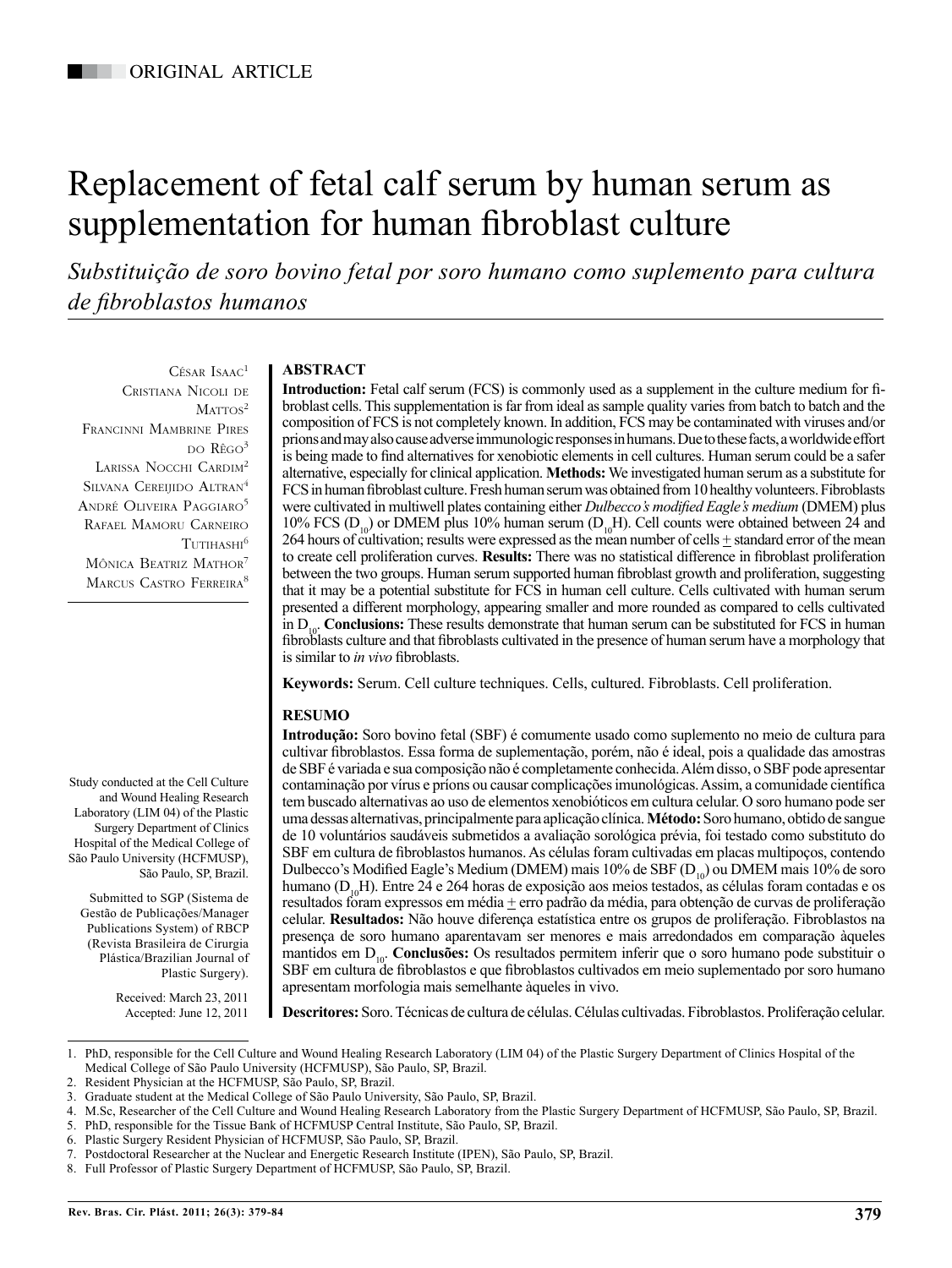# **INTRODUCTION**

Since the beginning of the twentieth century, scientists have searched for methods to isolate and grow skin and/or skin cells for research and clinical application<sup>1</sup>. Currently, liquid or gel cell culture is a fundamental tool for research and for the growth of cells for therapeutic use<sup>2</sup>. For cells to survive and grow *in vitro*, special combinations of nutrients are required to be present in culture media to provide the optimal conditions for different cell types<sup>3</sup>. The medium used for fibroblast cultivation is universally supplemented with fetal calf serum (FCS), a complex mixture containing growth factors that are necessary to maintain cellular function and permit proliferation<sup>4</sup>.

FCS is easily obtained and contains a high concentration of growth factors and a low concentration of gamma globulins, compared to other sera originating from animals. This fact contributed to the adoption of FCS as the standard supplement for cell culture media<sup>5</sup>.

Normally, FCS is used to supplement the culture medium at a concentration of 5% to 20%. A thousand different components are present in its composition, of which only approximately 200 have been defined. These components include hormones, vitamins, nucleosides, amino acids, lipids, transport proteins (albumin, globin, transferrin), binding factors (fibronectin and laminin), stabilizing factors, detoxifying agents, proliferation factors, and growth factors<sup>6</sup>.

This form of supplementation is not ideal because the component concentrations can change from batch to batch and the full composition of FCS is not known. Further, FCS may contain pathogenic viruses or prions. Additionally, immunological complications may occur since FCS contains proteins that induce immune reactions<sup>7,8</sup>.

FCS leads to increased DNA synthesis in spleen cells of healthy rats<sup>9</sup> and increases the formation of B-lymphocyte plaques in rats, leading to increased DNA and IgM synthesis in these cells<sup>10</sup>. FCS also induces a blastogenic response in peripheral blood lymphocytes<sup>11</sup>, and its presence in human tumor cell culture media may be responsible for antigenic alterations of these cells' membranes<sup>12</sup>. FCS has also been demonstrated to induce nonspecific cytotoxic responses in human lymphocytes, an occurrence which does not happen when the cells are grown in media supplemented with human serum. Both of these responses in cultured human cells were shown to be dose-dependent and triggered by a single exposure<sup>13</sup>.

Some studies have shown that patients undergoing cardiomyoplasty, using myofibroblasts grown in the presence of FCS, developed ventricular arrhythmias and suffered sudden death14. Burn patients who received transplants of *in vitro* cultivated keratinocytes have developed immune responses, which led to rejection of the graft<sup>15</sup>.

It is important to emphasize that FCS is classified as a low risk product for the transmission of bovine spongiform encephalopathy (BSE) since the prion that causes this disease cannot cross the placental barrier. The BSE prion has a tropism for the central nervous system of animals and is rarely found in the blood. However, many other diseases can be transmitted through serum, restricting the use of sera derived from animals in areas where such diseases are endemic. Thus, according to international trade rules, FCS must be obtained from areas which are free of cattle diseases; however, quality control tools are relatively primitive and expensive<sup>16</sup>.

Currently, there is a worldwide effort to find alternatives for the use of xenobiotic elements in cell culture media5,17,18. The utility of human serum in promoting cell growth was described by Chang<sup>19</sup> following a lengthy study of human epithelial cells cultured in the presence of human serum. These studies demonstrated that sera from different individuals differentially impacted the growth rate of epithelial cells. Other studies with human cells, including conjunctival epithelial cells<sup>20</sup>, chondrocytes<sup>21</sup>, and bone marrow cells<sup>22</sup>, have demonstrated that human serum is capable of supporting the growth and normal phenotype of these cells. Indeed, these studies demonstrated that the cells had a higher rate of multiplication in media supplemented with human serum as compared to that supplemented with  $FCS<sup>23</sup>$ . Tallheden et al.<sup>24</sup> demonstrated that human serum has higher levels of growth factors derived from the epidermis and platelets as compared to FCS.

Based on this knowledge, the present research was designed to examine replacing FCS with human serum as a culture enrichment factor. The cells chosen for this initial study were dermal fibroblasts - cells which have a key role in the process of wound contraction. Thus, this paper presents the results of an investigation into the substitution of FCS by human serum in culture media and its impact on promoting the *in vitro* proliferation of human fibroblasts.

#### **METHODS**

This study was approved by the Ethics Committee for Analysis of Research Projects (CAPPesq), Clinics Hospital of the Medical College of the University of São Paulo (FMUSP), number 2010 (01/23/2008), and was conducted in the Research Cell Culture and Wound Healing Laboratory within the Department of Plastic Surgery of FMUSP.

#### **Acquisition of Human Serum**

Human serum, 10–20 mL (mean =  $15.7 \pm 3.9$  mL), was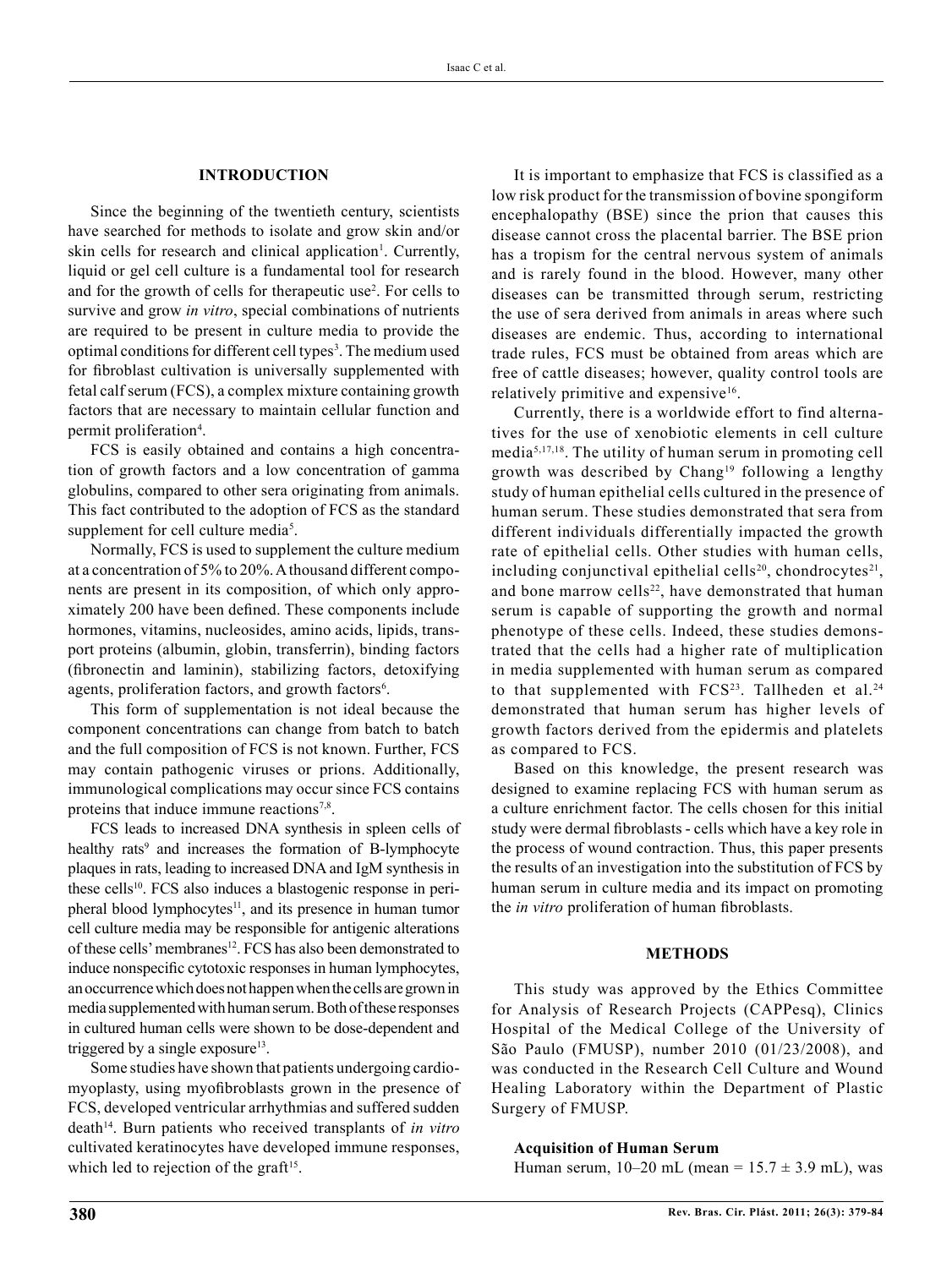recovered from blood samples (400 mL) obtained from 10 healthy adult volunteers (both sexes), submitted for the following serological assessments: HIV, hepatitis B, hepatitis C, syphilis, Chagas disease, HTLV I and II, cytomegalovirus, and toxoplasmosis. The volunteers were informed about the purpose and consequences of the study and then signed an informed consent form. The blood samples were collected by venipuncture, performed at the Blood Bank of the Central Institute of HCFMUSP. The blood samples were sent to the laboratory where the serum was separated by centrifugation (10,000 rpm for 20 minutes).

# **Study Groups**

Cell culture medium containing 10% human serum  $(D_{10}H)$  was produced by adding an appropriate volume of pooled human serum to Dulbecco's modified Eagle's medium (DMEM; GIBCO 11965.092, Life Technologies, Baltimore, MD, USA) containing 2 mM glutamine (GIBCO 25.030.081, Life Technologies), 100 U/mL penicillin, 100 μg/mL streptomycin, and 25 μg/mL amphotericin B (*Antibiotic Antimycotic*; GIBCO 15249.062, Life Technologies). This medium was filtered to remove any contaminants and pathogens acquired during the preparation, minimizing the potential risk of loss of growth factors.

Medium supplemented with 10% FCS  $(D_{10})$  was identically prepared except that the human serum was replaced with FCS (GIBCO 16000.044, Life Technologies).

#### **Fibroblast Cultures**

Using the explant method, primary cultures of fibroblasts were initiated from full-thickness human skin (n = 4) derived from cosmetic mastoplasty procedures. The explants were cultivated in culture flasks with 25 cm² surface areas (90025 TPP) containing  $D_{10}H$  or  $D_{10}$  at 37°C in a humidified, 5% carbon dioxide  $(CO_2)$  atmosphere. The culture medium was changed every 72 hours. The macroscopic behavior of the skin fragments was observed over time. These primary cultures of fibroblasts reached subconfluence after about four weeks of growth and, subsequently, were trypsinized and subcultured in the same medium. Thereafter, the cells were subcultured at weekly intervals.

#### **Fibroblast Proliferation**

Fibroblast growth assays were conducted using nonconfluent, asynchronous cultures. This was accomplished by dispensing 1-mL volumes of culture medium, containing1.5 x 10³ freshly trypsinized fibroblasts, into triplicate wells of 9.62 cm2 (6 multiwell plates; Falcon 35 3047). Cultures were incubated for 11 days. After 24, 48, 72, 96, 120, and 264 hours, the fibroblasts were trypsinized and the number of released cells were counted using a Neubauer hemocytometer; cell viability was assessed by dye exclusion using 0.4% trypan blue (Sigma T-8154). The tests were performed on triplicate cultures with the number of cells from each culture being counted twice; values were expressed as the number of cells per well  $\pm$  standard error of the mean (SEM).

#### **Statistics**

Cohort or follow-up studies for independent samples were performed; *P* < 0.05 was considered significant.

#### **RESULTS**

#### **Macroscopic Aspects of the Cultures**

Skin fragments demonstrated greater difficulty adhering to the flask surface in the presence of  $D_{10}H$  as compared to  $D_{10}$  (Figure 1).

#### **Morphology of Dermal Fibroblasts**

Observed with an inverted light microscope, skin explants in  $D_{10}$ H-containing media took one week longer to release fibroblasts when compared to explants cultured in media with  $D_{10}$ . Cells in  $D_{10}$ H-containing media were more elongated and presented more intracytoplasmic granules than those maintained in  $D_{10}$ -containing media (Figure 2). After several subcultures, the fibroblasts changed their phenotype, becoming more rounded in the presence of  $D_{10}H$  than those cultured with  $D_{10}$  (Figure 3).

#### **Fibroblast Proliferation Assay**

Fibroblast proliferation was observed throughout the experiments. After 48 hours, there were  $6,565 \pm 590.83$ fibroblasts in the medium with human serum and  $6,041.5 \pm$ 216.81 in the medium with FCS. After 11 days, the number of cells was 99,791.5  $\pm$  24,793.93 in D<sub>10</sub>H media and 68,645.75  $\pm$  22,452.39 in D<sub>10</sub> media (Figure 4).

#### **DISCUSSION**

FCS is the most widely used animal serum supplement for cell culture media because it is easily available, is easily stored, and contains high concentrations of growth factors. However, this supplement is far from ideal because its nutrient concentration varies from batch to batch, its composition is not fully defined, and it may be contaminated with viruses or prions<sup>7,8</sup>. For clinical applications, it would be safer to avoid using xenobiotic elements in human cell culture.

The use of human blood elements in cell culture has shown promising results, which has encouraged researchers to replace FCS in *in vitro* cultures of human fibroblasts by a similar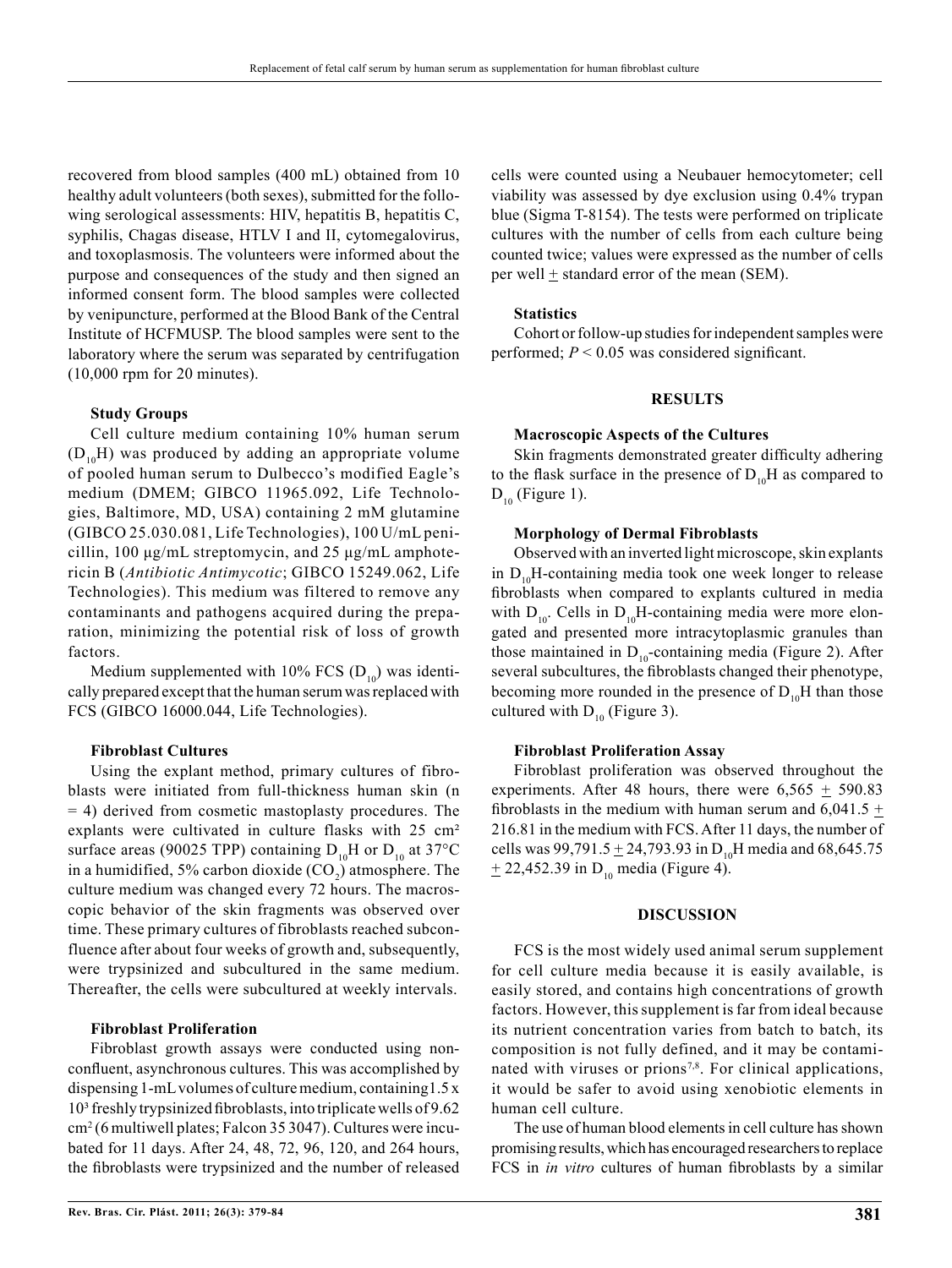nutrient derived from humans. Kurita et al.<sup>25</sup> compared fibroblast growth in media supplemented with three human blood derivatives: serum, platelet-rich plasma, and platelet-poor plasma. They observed that serum and platelet-rich plasma stimulated intensive fibroblast growth, with results similar to those observed in FCS-supplemented media; the proliferation rate was significantly lower using platelet-poor plasma. These findings correlate with the presence of growth factors in platelets, such as platelet-derived growth factor that is known to be mitogenic for fibroblasts<sup>26</sup>. They also observed that the ability to stimulate cell proliferation varied somewhat between plasma or serum samples obtained from different individuals, but the variation was not linked to donor gender or age.

Remarkably, in this study, we observed that adhesion of skin fragments to the surface of the culture flask was delayed in the presence of human serum (Figure 1). Since this result was not yet reported, further studies are necessary to confirm and clarify this finding. Phenotypic differences between *in vivo* and *in vitro* grown fibroblasts have previously been reported. One such observation was that monolayers of fibroblasts cultured in the presence of FCS presented as wider cells as compared to the more rounded cells found, *in vivo*, in extracellular matrix<sup>27</sup>. Similarly, we also observed morphological differences between fibroblasts grown in the presence of FCS and those grown in human serum-supplemented media. Cultured fibroblasts showed a more rounded morphology when exposed to  $D_{10}H$  medium than when grown in  $D_{10}$ , suggesting that the presence of human serum is responsible for the *in vivo* phenotype (Figures 2 and 3).

However, this delayed adhesion was not observed to have an impact on the proliferation rate of these cells; the proliferation rate of the fibroblasts was the same regardless



*Figure 1 – Primary culture in 25-cm² surface flasks one week after explanting. On the right, three bottles containing D10H and on the left, three bottles containing D10. A lower adherence of skin fragments in the presence of human serum as compared to the medium with fetal calf serum was observed.*

of whether the cells were grown in  $D_{10}H$  or  $D_{10}$  (Figure 4), as previously reported by Cooper & Goldstein<sup>28</sup>. However, these authors also reported that the number of rounds of replication that occurred over the lifespan of the cultured cells was significantly reduced in the presence of human serum.



*Figure 2 – Cultured fibroblasts at two weeks. In the presence of human serum (A), the cells were more elongated and presented larger number of intracytoplasmic granules, as compared to fibroblasts grown in fetal calf serum (B). In both cases, keratinocytes are present among the fibroblasts (OM – 10x).*



*Figure 3 – Details of cell culture after three weeks. Breakdown in the organization and small cell volume were observed among the fibroblasts grown in the presence of human serum (A and C) as compared to fibroblasts grown in fetal bovine serum (B and D). Fibroblasts cultured in the presence of human serum demonstrated a more rounded morphology (E) as compared to the cells grown with fetal calf serum (F) (OM – 10x). Number of cells*  $\pm$  *standard error of the mean (SEM); P < 0.001.*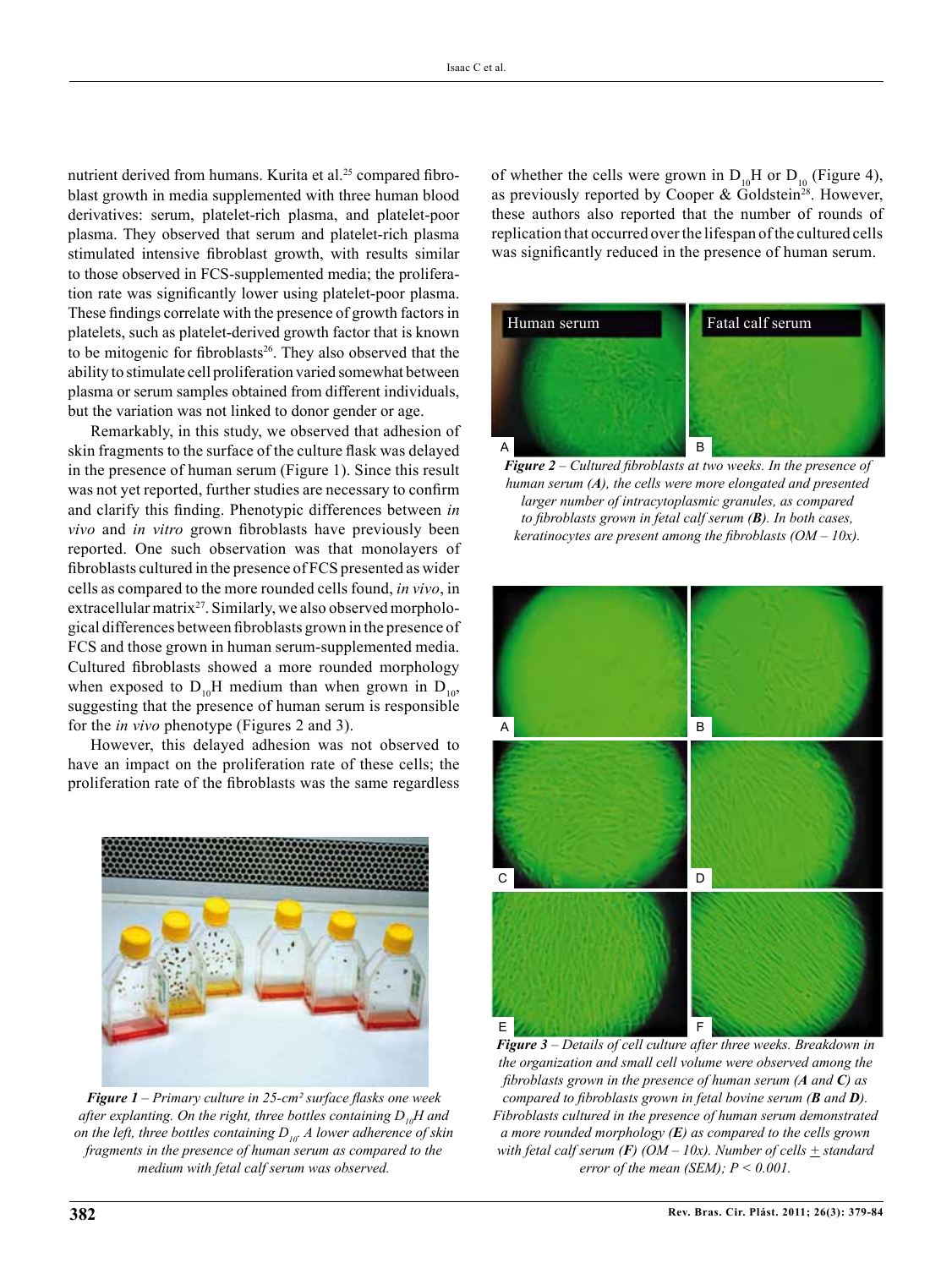

*Figure 4 – Comparison of the proliferation rate of human fibroblasts (n = 4) cultured in the presence of fetal calf serum or human serum over time (hours). SEM = standard error of the mean; FCS = fetal calf serum; HS = human serum.* 

Mazlyzam et al.<sup>29</sup> analyzed the lifespan and protein synthesis of cultured fibroblasts in 10% human serumsupplemented media compared to that of cells cultured in 10% FCS-supplemented medium. The authors observed that cellular proliferation was faster in the human serumcontaining media, leading to shorter duration of cellular duplication and maintenance of the physiological phenotype of the fibroblasts. However, this increased cellular proliferation rate was not observed in the present study, possibly due to the difference in the composition of the medias used in the two studies. Mazlyzam et al.<sup>29</sup> used Ham's F12 and DMEM supplemented with 10% FCS, while in our study we did not include Ham's F12 in the media.

According to the Mazlyzam et al.<sup>29</sup> report, the level of type I collagen gene expression was maintained in cultured fibroblasts with an increase of its expression in early passages and up-regulation of genes related to the expression of type III collagen. This is important for the down-regulation of gene expression of alpha-smooth muscle actin and of extracellular proteins involved in wound contraction and cicatrix formation<sup>29</sup>.

Kondo et al*.* <sup>30</sup> obtained human fetal skin fibroblasts and compared *in vitro* cell migration in culture media containing either human serum or FCS. In 48% of the samples, human serum inhibited cell migration and maintained higher levels of proliferation. These authors also observed that the inhibition was dependent on the human serum concentration and on the age of the serum donor, with serum from older donors yielding a more pronounced inhibition of migration $31$ . This inhibition may be attributed to an interference with collagen synthesis, but the authors also raised the hypothesis that

inhibition would result from the levels of alpha 2-macroglobulin and low-density lipoprotein.

We are performing other studies to examine the possibility of substituting other human blood components, such as a platelet lysate, for FCS. We intend to compare the results obtained from the new studies with those obtained by other authors. The ultimate aim of this work is to produce humanized skin that can be used clinically in the treatment of chronic ulcers of the lower limb. This next phase of work will be conducted at the Cellular Therapy Laboratory of the Central Institute of the Clinics Hospital.

# **CONCLUSION**

The results obtained in this study indicate that human serum can substitute for FCS in human fibroblast culture medium. This substitution is especially important for clinical application because it minimizes the possibility of immunological complications related to the use of xenobiotic components.

#### **REFERENCES**

- 1. Bello YM, Falabella AF, Eaglstein WH. Tissue-engineered skin. Current status in wound healing. Am J Clin Dermatol. 2001;2(5):305-13.
- 2. Gruber DF, Jayme DW. Cell and tissue culture media: history and terminology. In: Cell biology: a laboratory handbook. New York: Academic Press; 1994. p. 45-50.
- 3. Madigan MT, Martinko JM, Stahl DA, Clark DP. Brock biology of microorganisms. 12nd ed. Upper Saddle River: Prentice Hall; 2008. p. 943.
- 4. Eagle H. Nutrition need of mammalian cells in tissue culture. Science. 1955;122(3168):501-14.
- 5. van der Valk J, Mellor D, Brands R, Fischer R, Gruber F, Gstraunthaler G, et al. The humane collection of fetal bovine serum and possibilities for serum-free cell and tissue culture. Toxicol In Vitro. 2004;18(1):1-12.
- 6. Staines D, Price P. Managing serum requirements for cell culture. Baltimore:GIBCO® Cell Culture; 2003. p.87.
- 7. Johnson MC, Meyer AA, deSerres S, Herzog S, Peterson HD. Persistence of fetal bovine serum proteins in human keratinocytes. J Burn Care Rehabil. 1990;11(6):504-9.
- 8. Martin MJ, Muotri A, Gage F, Varki A. Human embryonic stem cells express an immunogenic nonhuman sialic acid. Nat Med. 2005;11(2):228-32.
- Vogt A, Mishell RI, Dutton RW. Stimulation of DNA synthesis in cultures of mouse spleen cell suspensions by bovine transferrin. Exp Cell Res. 1969;54(2):195-200.
- 10. Melchers F, Andersson J. Early changes in immunoglobin M synthesis after mitogenic stimulation of bone marrow derived lymphocytes. Biochemistry. 1974;13(22):4645-53.
- 11. Coutinho A, Möller G, Anderson J, Bullock WW. In vitro activation of mouse lymphocytes in serum-free medium: effect of T and B cell mitogens on proliferation and antibody synthesis. Eur J Immunol. 1973;3(5):299-306.
- 12. Irie RF, Irie K, Morton DL. Characteristics of heterologous membrane antigen on cultured human cells. J NatI Cancer Inst. 1974;53(6):1545-51.
- 13. Zielske JV, Golub SH. Fetal calf serum-induced blastogenic and cytotoxic responses of human lymphocytes. Cancer Res. 1976;36(10):3842-6.
- 14. Chachques JC, Herreros J, Trainini J, Juffe A, Rendal E, Prosper F, et al. Autologous human serum for cell culture avoids the implantation of cardioverter-defibrillators in cellular cardiomyoplasty. Int J Cardiol. 2004;95 (Suppl 1):S29-33.